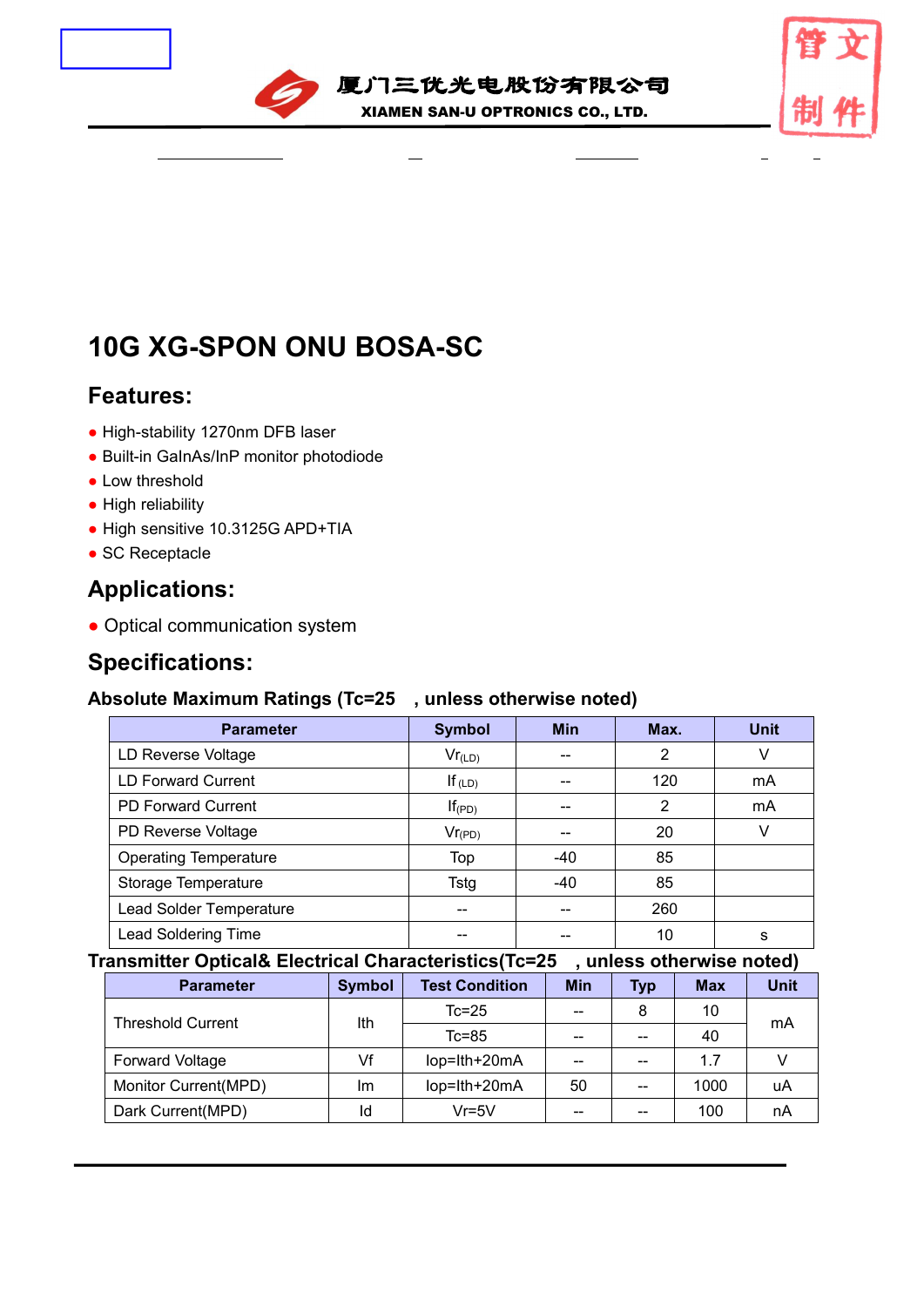

| <b>Optical Output Power</b> | Po          | lop=lth+20mA                 | 1.50              | $- -$ |        | mW    |
|-----------------------------|-------------|------------------------------|-------------------|-------|--------|-------|
| Slope efficiency            | <b>SE</b>   | lop=lth+20mA                 | 0.075             | $- -$ |        | mW/mA |
| Central Wavelength          | λc          | lop=lth+20mA                 | 1260              | 1270  | 1280   | nm    |
| Spectral Width,-20dB        | Δλ          | lop=lth+20mA                 | $\qquad \qquad -$ | --    |        | nm    |
| Side-mode suppression Ratio | <b>SMSR</b> | lop=lth+20mA                 | 35                | 40    | $- -$  | dB    |
| Rise/Fall Time              | Tr/Tf       | $20 - 80%$                   | $- -$             | --    | 50     | ps    |
| <b>Tracking Error</b>       | TЕ          | lop=lth+20mA,<br>~185<br>-40 | $-1.5$            | --    | $+1.5$ | dB    |
|                             |             |                              |                   |       |        |       |

## **Receiver Optical& Electrical Characteristics(Tc=25**℃**, unless otherwise noted)**

| <b>Parameter</b>            | <b>Symbol</b> | <b>Test Condition</b> | <b>Min</b>                            | Typ                                   | <b>Max</b>                            | <b>Unit</b> |
|-----------------------------|---------------|-----------------------|---------------------------------------|---------------------------------------|---------------------------------------|-------------|
| <b>Operating Voltage</b>    | Vcc           | $- -$                 | 3.0                                   | 3.3                                   | 3.6                                   | V           |
| Supply current              | Icc           | $Vcc = 3.3V$          | 40                                    | 55                                    | 70                                    | mA          |
| <b>Operating Wavelength</b> | λc            | $- -$                 | 1575                                  | 1577                                  | 1585                                  | nm          |
| Sensitivity                 | Sen           | 10.3125Gbps, PRBS31,  | $\hspace{0.05cm}$ – $\hspace{0.05cm}$ | $\overline{\phantom{m}}$              | $-24$                                 | dBm         |
| Overload                    | OL            | 1577nm, ER=6dB        | $-5$                                  | $\hspace{0.05cm}$ – $\hspace{0.05cm}$ | $\hspace{0.05cm}$ – $\hspace{0.05cm}$ | dBm         |
| <b>Breakdown Voltage</b>    | Vbr           | $lop=10uA$            | 25                                    | 34                                    | 40                                    | V           |
| <b>Optical Crosstalk</b>    | Xtalk         | 1270nm Internal Laser | $\overline{\phantom{a}}$              | $- -$                                 | $-40$                                 | dB          |

# **Outline Diagram and Pin Assignment (Unit:mm)**







## **Order Information:**